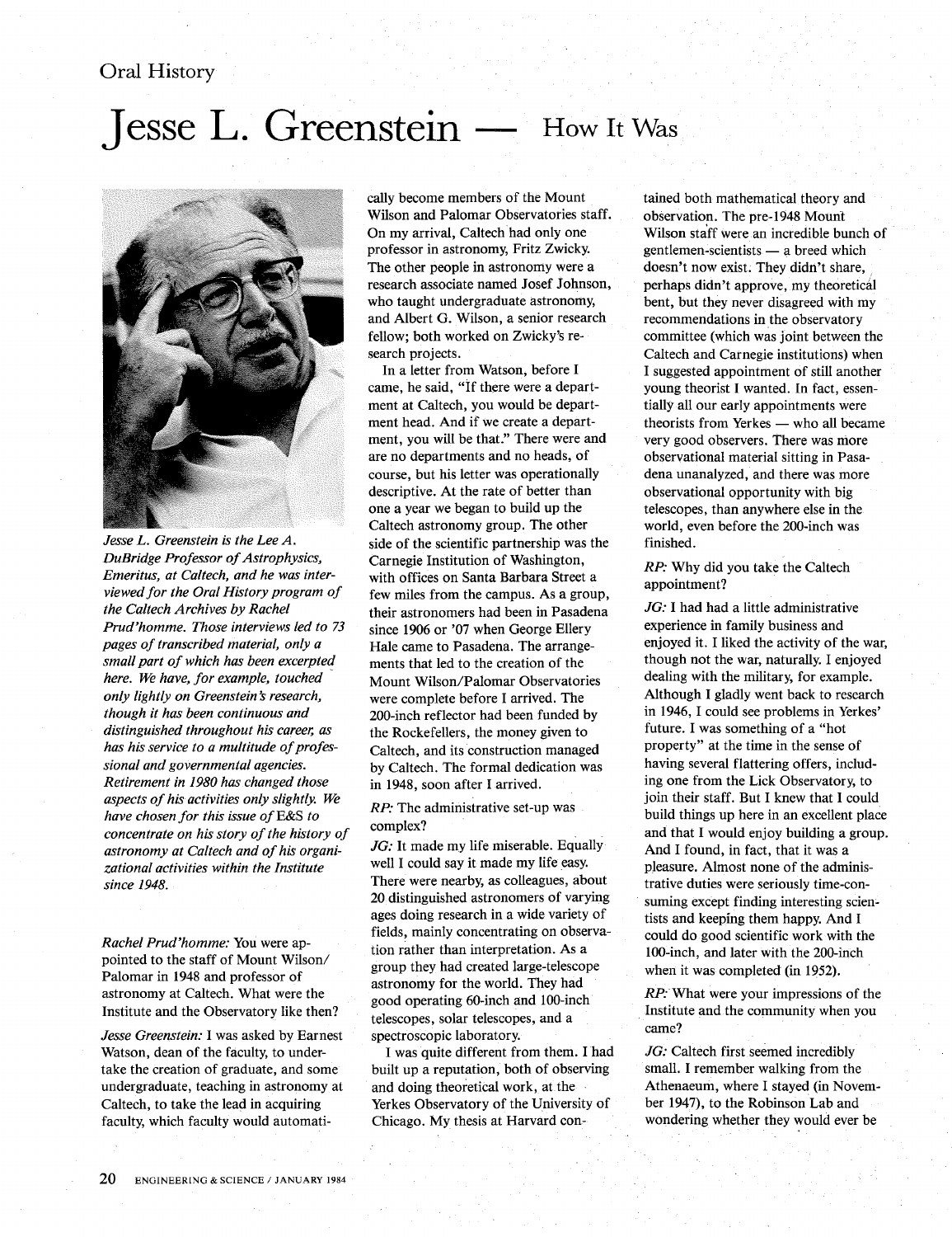able to pay my salary, no matter how small that salary was. It was a very tiny institution, compared to Chicago.

I had a happy personal introduction through H. P. Robertson, a physicist in relativity theory, who had come to Caltech from PrInceton. He was an old friend since I was a graduate student, and often visited. He was one of the decisive reasons for my coming. And there were also two outstanding Germans at Mount Wilson - Walter Baade and Rudolph Minkowski - with whom it was easier for me to form intellectual links, than with some of the older Mount Wilson spectroscopists.

RP: You started out essentially building with the graduate department?

JG: Yes. Under the original agreement between the two institutions, those people at the Carnegie Institution who were able to and wished to teach were to be available for the graduate teaching program and thesis research guidance. My understanding had been that they would provide the teaching equivalent of a full-time faculty member; cooperatively they would provide a course every term. That proved unworkable. Ira Bowen, who was then the observatory director, tried very hard. Every spring when I called him up about it, he would sigh and say, "Well, I know, Jesse, I'll see." I felt, however, that their failure to provide astronomy education could be understood by their years of purely research orientation. It also gave me a strong hand at Caltech on new appointments. But Mount Wilson was an excellent source of thesis guidance.

RP: What about the students in astronomy?

JG: We started with only a few; three good students were plenty each year. I think that those who went to Mount Wilson, in the earliest years, did get significant help from the Carnegie people on Santa Barbara Street. They also got instruction on how to use the telescopes and on what were important outstanding observational programs. Of course, it was the beginning of the electronics era; electronics amounted to nothing much in the older astronomy, but was essential in the newer. Our students used the lOO-inch and solar telescopes from the beginning.

RP: I want to go back to what the community was like; what your social life was like.



*Caitech's astronomy "department" in* 1949 *consisted of, leji to right, Josef Johnson, Jesse Greenstein, Fritz Zwicky, and Albert* G. *Wilson. One high priority for Greenstein was to build the department up in numbers and diversity.* 

JG:Caltech was a remarkably sociable place. I'd heard before I came that the parties were extraordinarily good; and it proved to be true. The physics department had not only Bob (H.P.) Robertson, but Charlie Lauritsen and his son, Tommy, and Willy Fowler  $-$  all of whom were outstanding party people and outstanding scientists. A good deal of science and, later, national affairs were discussed at parties. We met a lot of important people and a lot of crazy people too. Robertson had been chief scientist for NATO and had Sir Solly Zuckerman, a leader of British science, as a frequent visitor. And of course, though I didn't know him as well, von Kármán always had distinguished visitors, including a baseball player, retired, who was his bodyguard. Whenever von Kármán was walking down the Olive Walk with the Guggenheim people to go to lunch, Moe Berg (the baseball star) was walking along, alittle bit in front and a little bit on the side, looking around.

RP: Tell me about Lee DuBridge. What kind of person was he?

JG: Well, charismatic, as everybody says; square, which is part of his charisma. He has the best normal virtues of our country. Calling him "square" means that he is really absolutely straightforwardly sincere and conventional and conservative. And yet he will

try anything. He is loyal to his friends. And he likes to see the best in people, which is a fine leadership virtue. And it was very easy to work with him. The only troubles I had were appointment troubles, never money troubles.

RP: DuBridge seemed to have a great knack for finding money.

JG: Appointments were always complex because of the Carnegie link and the fact that I also had to convince the Caltech physicists. The physicists cared and had opinions about astronomy. And so you had to fly a person through the astronomy group, the physics group (with Bob Bacher's help), the observatory committee (which meant also the Carnegie group), and Watson, and then past the presidents of the two institutions. In between, there was Bacher, the division chairman, later provost. But an exciting thing with DuBridge was that he would ask questions about whether this was the best possible man. If he was convinced, he said, "What can we do to make sure he comes?" He loved to know what was going on in astronomy right now, in the last few months. He'd know what to say when he gave a talk or had to raise money. And he was an extremely quick learner. He remembered and could explain what research everyone had done, even though he was far from the actual work. We were lucky in our administration.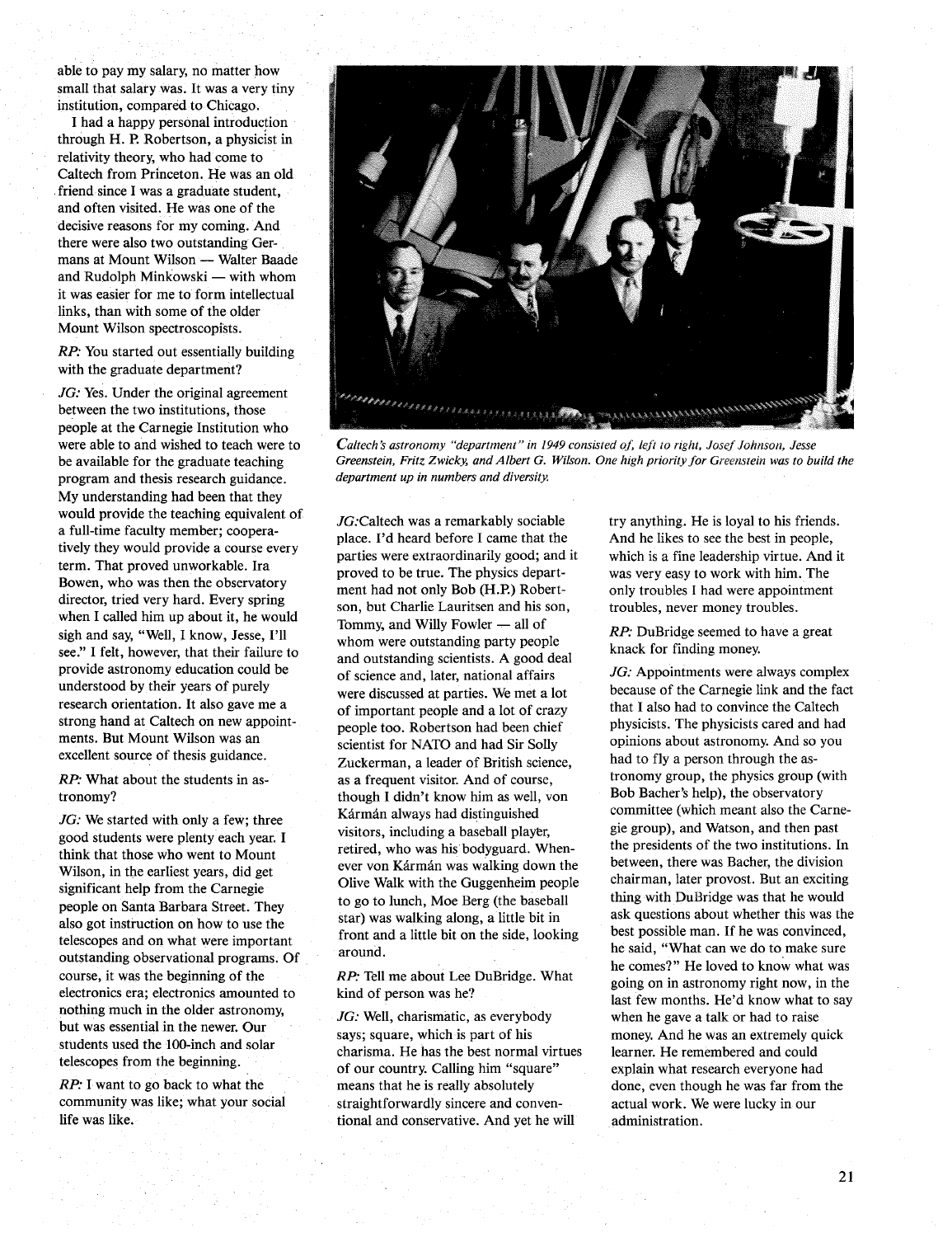

A *portrait of the founder of the Mount Wilson Observatory, George Ellery Hale,* is *an appropriate backdrop for its staff in the mid 1950s. Front row, left to right, William Baum, Fritz Zwicky, Milton Humason, Ira Bowen, Jesse Greenstein, Walter Baade, and Armin Deutsch. Back row, Guido Munch, Allan Sandage, Edison Pettit, Horace Babcock, Rudolph Minkowski, Seth Nicholson, Robert Richardson, Donald Osterbrock, and Olin Wilson. The observatory celebrated its 50th anniversary in 1955.* 

*RP:* What kind of people did you look for?

JG: I looked for people who could understand the physics applicable, at that time atomic or nuclear physics, and were good mathematicians as far as astrophysics required, and who might become interested in observing. I tended to feel that the best input for astronomy were ideas of what was going to be important next. And since we had the best instruments in the world, such bright people would be attracted by the opportunity of always doing something new. It's less true now than it was; people have gotten more specialized, are labeled by their subdisciplines. I liked generalists, and tried to get them.

*RP:* Did you eventually promote your own students?

JG: We did keep some. Also graduates from Yerkes, McDonald, or Princeton would come here as postdocs. Some would stay and some would join the Carnegie staff if their dominant interest was observing rather than interpretation. In the mid-fifties when we started in radio astronomy, it was different. We needed experienced engineering and electronics types, and we had no one on whom to build.

*RP:* There was a big conference on radio astronomy that you partially organized, didn't you?

JG: I was secretary of the organizing committee in 1954. Walter Baade, Rudolph Minkowski, and I had been yelling that radio-astronomy observations were essential for optical astronomy. The interpretation of extragalactic radio sources based on the identifications by Baade and Minkowski had shown that we were finding more luminous, exciting galaxies by radio means than by others. For example, after 30 years, the largest red shift found by Milton Humason, who had worked on normal galaxies, was 20 percent. But a strong radio galaxy was measured by Minkowski at a red shift of 46 percent. Radio astronomy made that possible in one jump. And when quasars were identified, red shifts passed 300 percent in a few years. That 1954 conference was a decisive turning point in U.S. radio astronomy.

Our first radio astronomy head, John Bolton, was a Brit living in Australia, who had identified many of these extragalactic radio sources. Taffy Bowen, the head of radio astronomy research in Australia, was an old friend of DuBridge's. While it may have been

an old-boy, old-school-tie club, none of these characters wore ties. They were engineering-oriented, practical. John Bolton could db a better weld than most welders, and he welded most of our first radio antenna himself. Our radio observatory became successful; and radio and optical astronomy are fully integrated. The present executive officer for astronomy is a radio astronomer, Marshall Cohen. We try to compete on all fronts, we really try.

*RP*: Is there any place left in the world that has the biggest and best and the greatest and grandest? Is there institutional competition?

JG: Oh, sure, there is. I would say that we compete with the National Observatories, all of them. The National Radio Observatory is much bigger than ours, but I think we've got the wave of the future going in what's called "submillimeter radio astronomy," which Robert Leighton, Tom Phillips, and others are developing here. And also in very-Iongbaseline interferometry, in which Marshall works. Probably the most important future rival in optical astronomy doesn't as yet fully exist, and that won't belong to one institution. It is a location, 14,000 feet high on Mauna Kea in Hawaii, where many new telescopes are being placed by groups from Canada, Hawaii, France, Great Britain, and the United States. You can't beat excellent seeing weather and everybody cooperating. I mean, it's going to be *the*  center.

Whether a private institution, even with government support, can still be preeminent, we don't know. In optical astronomy, we have enough square inches of telescopes in good locations so that, if we can keep up with current instrumentation, I won't worry, as long as we attract bright young people. We, unfortunately, having bright young people, also have become a target, losing those people. I can't blame them for going; I left Yerkes. And the other thing is, there's danger if you don't build up young staff continuously, and get self-satisfied. We don't have enough money now to add young people, as we used to.

## *RP:* You spoke of Fritz Zwicky. What was he like?

JG: Fritz was a self-proclaimed genius, and in many ways he was a real one. He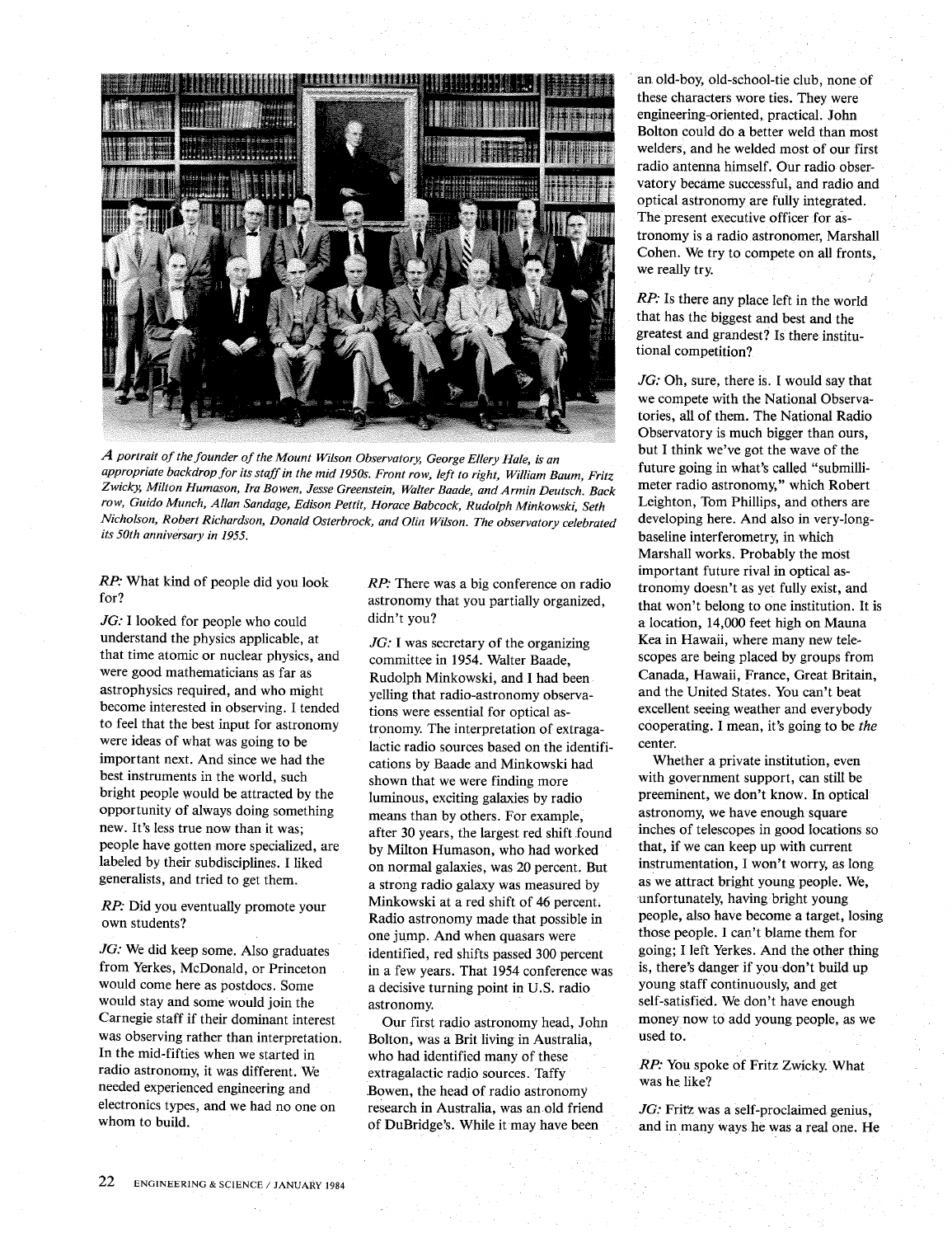was a protégé of Millikan, and had not been happy in the physics department because his opinions in physics and his methods of teaching were both amusing and controversial. His teaching was directed to potential geniuses who would think as he did. And his interests in physics were premature for the state of physics then, some involving solid state problems. He became a professor of astronomy and gathered a small group of people who were personal admirers and who worked with him in pursuit of what he called the "morphological" approach to science. His major contribution, well before I came, was in discovery and study of supernovae. Also his early interest in neutron stars and stellar collapse.

He was not popular with any establishment, and he was often wrong. However, from his study of the clusters of galaxies, on the 48-inch Schmidt, Zwicky published several important catalogs. He also discovered and cataloged individual galaxies of interesting appearance, interacting or blue, i.e., hot or disturbed. Although he misinterpreted some of these observations on the basis of his general philosophical theory, in my opinion his factual discoveries in this cataloging are his largest claim to fame. There are good reasons why younger astronomers in observational cosmology depend heavily on his work and admire his contributions. He had an open mind of his own.

RP: You mentioned Bob Robertson.

JG: Bob was the leading exponent of the application of general relativity to astronomy. He was a brilliant applied mathematician. He thought through the possible observational tests of general relativity, which he helped develop, and which guided extragalactic research for years. He invented the "Robertson/ Walker line element," the usual relativistic description of the geometry of the large-scale universe. After he came here from Princeton, he worked closely with the observers at Mount Wilson  $-$  before we started astronomy at Caltech - and with Richard Tolman, another great general relativity expert. Tolman had, for many years, worked with Edwin Hubble. Tolman had much national influence and was one of the first scientists to recognize the fundamental dangers of nuclear weaponry, and among the first of the modern breed of doubters.

RP: You've had so many well-documented major projects. Would you talk . about some of them or any event in relationship to the people you collaborated with?

JG: The most exciting thing that has happened is the de-astronomization of astronomy. We had to keep an open mind. New astronomy grew in Robinson Lab; but has colonies all over campus and at JPL. It has links with the planetary sciences group, and links with infrared, which is in the Downs Laboratory. We have the new millimeter-wave astronomy, the principal growth area of our radio observatory, also over in physics, with the receiver development centered there. Cosmic ray physics, exemplified by Ed Stone and Robbie Vogt, is in physics; they do experiments in space. For years, our closest link in physics was with Kellogg, the low-energy physics lab.

I worked with Leverett Davis in 1951 because I'd done a thesis on interstellar absorption by small dust particles. A new phenomenon was discovered in 1949 by astronomers, polarization of light in space. Leverett was a classical physicist capable of solving any problem, and we got together. We had a hot race with Lyman Spitzer of Princeton, who had a different theory. I think we proved to be essentially right. It's amazing that a correct theory can be 30 years old, improved and modified, but with no serious errors found in our analysis. The collaboration involved my ideas on what could be out there, in space, how small particles interact with light, plus Leverett's wide knowledge of classical mechanics. He was particularly expert because of World War II, in which he had studied rocket ballistics. Our problem was how little non-spherical dust particles in space are spun around by collisions, speed up, and how they can be lined up. We solved it. Such collaboration became possible only because we knew of each other; Caltech is a small place where you could always talk to an expert.

My relation with Fowler on the growth of the new discipline of nucleosynthesis, the origin of chemical elements in stars, began in 1950. This was also based on an old interest of mine. In 1940, one of the stars whose composition I worked on provided the first analysis of the composition of a star in which nuclear reactions had

drastically altered things. I had invented a practical method for the mass-production analyses of stars of either normal or abnormal composition. At first, there were few clues as to what abnormal composition meant. I began worrying about that, and it seemed to be all related to nuclear physics. When I was writing my first paper on the amount of lithium in the sun and its isotope ratio, I found that Ed McMillan, later a Nobel prizewinner, had worked on that when a graduate student here. That was one of the first nuclear reactions produced in the laboratory, lithium destruction by proton bombardment. They found that the sun also destroys lithium. It took me a dozen years to start exploring what McMillan had noted - there was something interesting to find out about nuclear physics in the stars.

My first paper trying to make sense of stellar nucleosynthesis, after getting a surprising result on carbon isotopes, was in 1952, at a meeting in Rome. In 1952 I also mentioned a process in which neutrons are produced in stars, neutrons which are important for the production of peculiar elements. Clearly I was beginning to have to understand nuclear physics. So I learned by listening to Fowler, studying the possible astronomical reactions that might occur at various stages of nuclear evolution of the stars. The walls of Kellogg were covered with diagrams of energy levels in the light nuclei, based on laboratory experiments. Nuclei that reacted easily would be destroyed, and therefore be rare. If we could see the central, hot nuclear furnaces, we could test nuclear theory directly, and also our ideas of how hot stellar interiors were. But my composition measurements were only of the surface layers. That is a typically astronomical predicament. We can only measure what nature gives us. Fortunately, in evolving stars, material from the center eventually reaches the surface to show what happened. Some stars explode, others blow most of their mass into space in stellar winds. So I emphasized programs to search for elements or isotopes that would be clues to processes in the core. With many collaborators, with spectra from Palomar and Mount Wilson, we analyzed nearly a hundred stars. I collaborated with Willy only a few times, while he built up a large group of physicists and theoretical astrophysicists in Kellogg. But much of the factual information about the results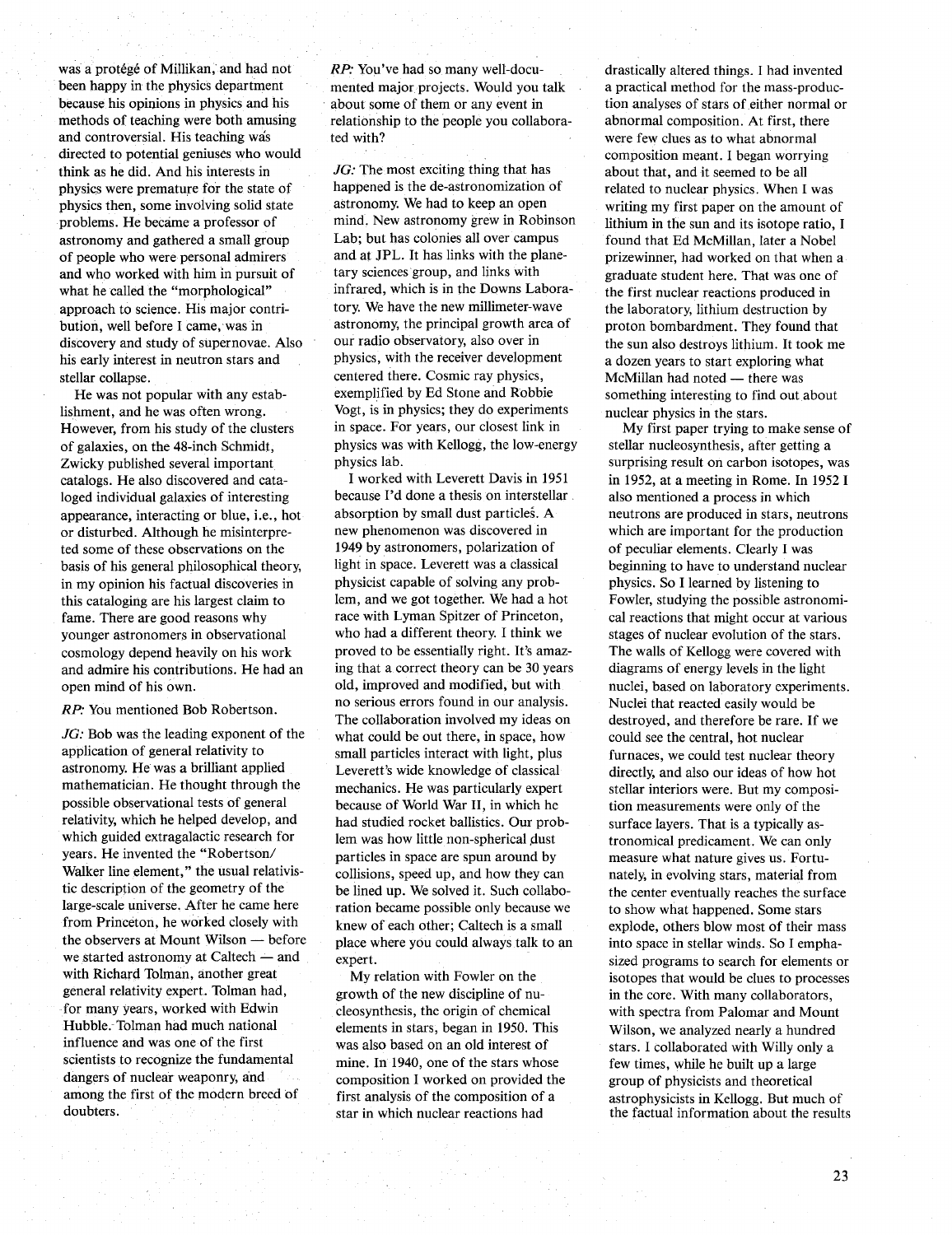of element building in the stars came from our, and my, observations of stellar spectra.

## RP: You worked with Sir Fred Hoyle?

JG: Well, only a little; there I served as a catalyst. Fred was a bright person in many fields; he was deep and worked problems out. But he had not been accepted by the English establishment. It took something of a revolution even at Caltech for me to get him a visiting appointment in astronomy to lecture in 1952-53 on his theory of the origin of the chemical elements in stars. That course was well attended, especially by the Kellogg nuclear physicists. Fred predicted a certain new property of nuclei in the reaction that produced  $carbon$  - there had to be a bound level. This level mediated the reaction of an unstable nucleus called beryllium 8 with helium atoms, to make stable carbon 12. Since carbon is known to exist, abundantly, in the universe, he predicted the existence and energy of this strong resonance. In advance, he certainly could not know whether the resonance actually existed. Within a few months, the Kellogg group made the experiment and found the energy level, right where he said it would be. That, of course, is how science is supposed to work, theory giving a testable prediction  $-$  it doesn't often - and Fred became deeply endeared to the hearts of the nuclear physicists in Kellogg.

RP: Where did your postdocs in astronomy come from?

JG: For the about 15 years in which I was bringing people in, half were Europeans or Japanese. Many of them are now distinguished leaders in astronomy. One was Wallace Sargent, now on our staff, who had done a thesis in England on shock waves in nova explosions. Another was Leonard Searle, on the Santa Barbara Street staff. Such people had previously had little access to observational possibilities. If you can find good people like that, and if they want to come, you've got a real treasure trove. Beverly Oke, who's on the faculty here, *was* one of them. One Japanese postdoc discovered a rare isotope of helium in stars, helium 3.

Another, George Wallerstein, a Caltech PhD student, was a frequent collaborator. Many postdocs were our own students, kept on for a year or two. Robert Parker, now a science astronaut, worked with us. Kodaira, a leader in Japanese astronomy, was a postdoc. One visitor was a Belgian working on the composition of comets. Bob Kraft, now director of the Lick Observatory, was still another collaborator. And a woman astronomer, Ann Merchant Boesgaard, now professor in Hawaii. We broke the woman barrier.

RP: She's only the second woman you've mentioned as a colleague of yours in astronomy. Is this peculiar to Caltech? I know you worked with a lady at Harvard.

JG: Cecilia Payne, yes. She was the pioneer in understanding the composition of the stars in 1920. If you have a place like ours, which is so competitive, you cannot — and in those days you  $d$ idn't have to  $-$  justify getting somebody only because she's a woman.

RP: Is this changing, do you think?

JG: Not much. We have only one woman on the astronomy faculty. We have no woman student. While my own collaborators were largely men, I collaborated in 1969 with Judith Cohen, now on our faculty; and in 1967, with Virginia Trimble, who is on the faculty of Maryland and UC Irvine. And my best paper for years, my 300th paper, was written in 1974 with Anneila Sargent, Wal's wife. She worked with me as a research assistant; and only later did she go for a PhD degree, working in the infrared. There's an inexcusable imbalance, but it exists.

RP: Do you see a brighter future for women in science at Caltech?

JG: Oh, I hope so. Still, I have a black name because I wrote that I was pessimistic about the opportunities for women in astronomy. When vice president of the American Astronomical Society, I was called on the carpet by women who tried to beat me up, intellectually, while I tried to explain why I had felt it was difficult. There are historical examples within astronomy where women made enormous contributions, possibly because of certain advantageous mental sets they had. The past doesn't mean they lack other abilities necessary for the future. In seeing things in the large, seeing synoptically, getting an idea that comes out of many clues in different areas, I think they've been wonderfully creative. In astronomy, that's

what the older generations of women have been good at. Women make up about 10 percent among the few hundred astronomers, with good positions active in research; there are thousands of astronomers with jobs. They do good work in all fields, and several have been elected to the National Academy.

On the practical side, even the best of the women astronomers have hadproblems because of the requirements of family life. We're still playing those games; a woman often can't be a competitive scientist because she's got to put her husband's job first. I don't think there's a prayer of getting equality in numbers. But while I think we have, as much as possible, created organizational equality of opportunity, the trained people don't yet exist to use it. It will become better.

RP: You've received many, many honors. Are there any that really meant an extraordinary amount to you?

JG: I was elected to the National Academy of Sciences in 1957, which I feel was too late to make me happy. The scientifically significant honor was the Russell Lecture of the American Astronomical Society in 1970. Another honor I cherish is that they made me the DuBridge Professor in 1970. I think that from the point of view of what a scientist actually does, you must look not only at honors received but at what is better called responsibilities imposed. It's often called an honor to be made, say, an editor of a journal, or something like that. But when, five years ago, I compiled a list of lectureships, visits, and committee memberships, I was startled to find I had given, in the period 1960 to 1975, about 50 named lectures or lecture series around the country. Most of those were not really given to communicate people didn't want the information. They wanted a big name trying to give them a short and painless encounter with current research. The question about honors is how does one reciprocate and fulfill the duty to propagate enthusiasm for science. The hope is that, by the communication to this audience, somehow something sinks in which in the long run is good for science.

As for TV, I participated in several major films involving astronomy, much of it PBS stuff. I dedicated four buildings, new laboratories or observatories, which. seemed to be a popular thing. It's a part of the game of interaction with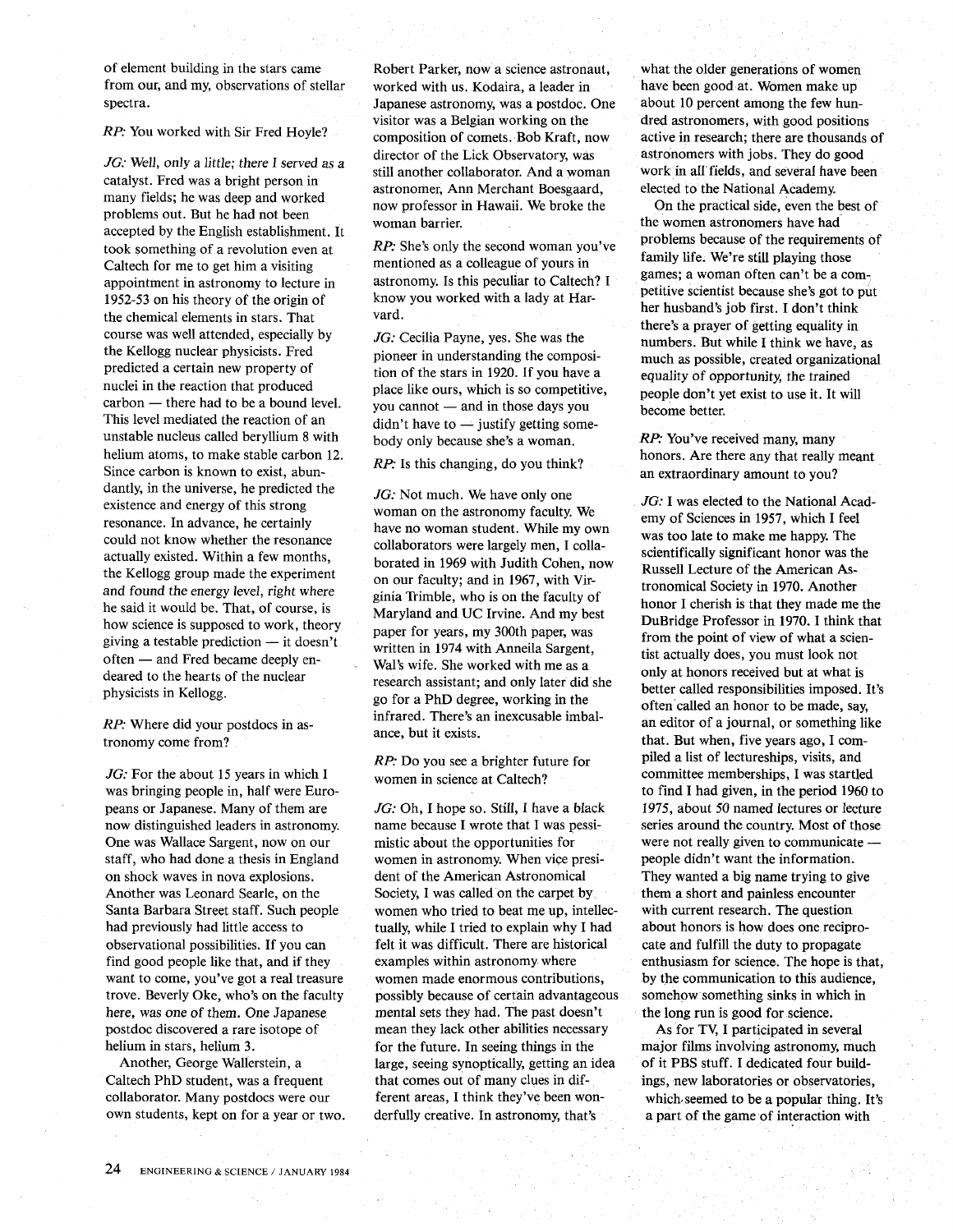the public; it's something you have to do without knowing why.

RP: You got a gold medal from the Royal Astronomical Society. '

JG: That is certainly, as far as prestige goes, one of the best. It has Newton's bust on it. And I got an even larger amount of gold from the Astronomical Society of the Pacific. I shared the California Scientist of the Year Award in 1965 with Maarten Schmidt. And I received various government citations for classified work. Scientists at a symposium of the International Astronomical Union dedicated the book of proceedings to me for my 70th birthday because I'd helped start the modern activity in the study of white dwarfs. But a more meaningful kind of honor is work remembered. In the *Monthly Notices oj the Royal Astronomical Society* for 1982, two scientists from New Zealand start their paper with, "Although Canopus is visually the second brightest star in the sky and the brightest supergiant, it has been relatively neglected. A table of line identifications and equivalent widths has not been published since Greenstein's 1942 work nearly 40 years ago." When you see yourself as some kind of not-yetdead figure from the past, that's fun. But most honors come too late, or for the wrong reasons. Some involve enormous amounts of work  $-$  notably the National Academy, for which I ran a major study of required government funding of astronomy in the 1970s. I am told that the cost to the taxpayer of the funded, recommended programs was nearly a billion (1970) dollars. That's good. Honors, track record, past services helped persuade the federal agencies to listen to our recommendatioris and support a marvelous science.

RP: You were involved with administrative committees within Caltech, and you were chairman of the Faculty Board. What did the Faculty Board do?

JG: Originally, the Faculty Board was a group of professors who met with Earnest Watson to express their opinions with regard to Institute policy and administrative questions. Not long before I became chairman in 1965, it became more active and more democratic. During the tenure of my immediate predecessor, the trustees felt it important to open a line of communica-



*NBC's program "The Immense Design" in the early 1960s used three distinguished Caltech scientists (above) — William Fowler, Greenstein, and Allan Sandage. Below, a 1969 meeting of the "Aims and Goals" committee brought out (from the left) Thayer Scudder, Robert Christy, David Smith, Thomas Lauritsen,* C. J. *Pings, Rochus Vogt, Herbert Keller, Rodman Paul, Norman Brooks, and Fred Anson.* 



tion with the growing and changing faculty of the sixties. There should exist, in addition to the president and the provost, a broader faculty voice so that actions taken, including the rules, policies, and procedures, are exposed to and receive faculty acceptance. I did feel that, although we had a fine president, we should make sure that there would be no conflict between "The Administration" and "The Faculty."

I also felt there should be a way of getting our extraordinary faculty interested in the future of the Institute, in its general planning. Being a non-academic politician, which meant usually that I did what I wanted, I didn't know Robert's *Rules oj Order.* At my first Faculty Board meeting I tried to appoint a committee to study what the Institute's goals were to be. I had come to the idea after speaking to people whom I felt to be the young, forward-looking men in various divisions. Eventually, that "Aims and Goals" committee produced many interesting think pieces, for example, about the role of the humanities at Caltech, or about women in the undergraduate/ graduate school. It also helped produce almost all our recent administrative leaders. I appointed the committee to choose the next president and also the committee to choose the next provost. I worked with an excellent chairman of the Board of Trustees, and many new ideas arose in conversations with Arnold Beckman. All in all, when I was Faculty Board chairman, it was a real time of change, in the Institute's ideals and structure, and in the position of the Faculty Board, now an important part of Caltech.

RP: That was true across the country; in the sixties, you had to be more flexible and more receptive to change and to new ideas.

JG: That's right. Caltech people are